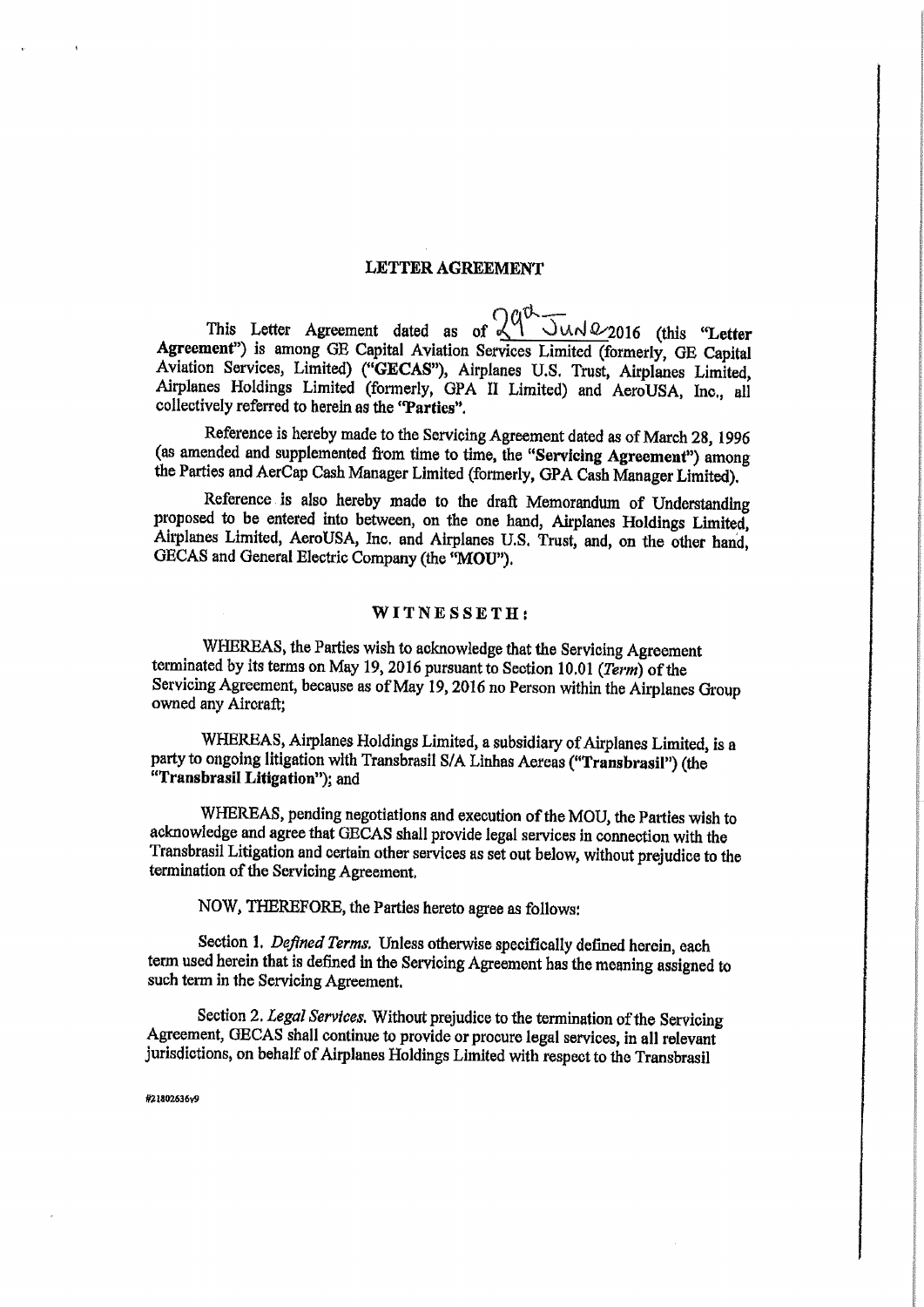Litigation. GECAS shall provide such legal services (which services shall not, in any case, be deemed to include (i) services or transactions xelating to taxation matters, the laws of foreign jurisdictions, capital markets transactions or novel or unique transactions or (ii) a high level of services at fiscal year end or other times of peak activity relative to the level of services at other times) by using its in-house legal staff where it shall deem appropriate and shall authorize outside counsel to provide such legal services where it shall deem appropriate {it being understood that GECAS retains the flexibility to engage outside counsel as it determines in its sole discretion to be appropriate).

Section 3. Access to Ledgers and Other Records. Without prejudice to the termination of the Servicing Agreement, GECAS shall continue to provide the same access to each Person within the Airplanes Group (including for the benefit of each Person within the Airplanes Group, the Cash Manager and the Administrative Agent) in respect of the accounting ledgers and other records relating to the Airplanes Group which are held in the management information systems of GECAS. Such access shall be on the same basis and subject to the same terms and conditions (including, without prejudice to the generality of the foregoing, the provisions of section  $5.01$  of the Servicing Agreement and, as applicable, section 9 of Schedule 2.02{a} to the Servicing Agreement) as ware applicable prior to the termination of the Servicing Agreement. The Parties acknowledge that GECAS and the Administrative Agent are working together with a view to transferring all historic and current information relating to the Airplanes Group currently held within GECAS's management information systems onto the management information systems of the Administrative Agent so that such information can be accessed and updated by the Administrative Agent and that the current target date for completion of such transfer is September 30, 2016.

Section 4. Surviving Obligations. Without prejudice to Section 10.06 (Survival) of the Servicing Agreement and the terms of this Letter Agreement, GECAS will provide the services set forth in Section 2 and Section 3 of this Letter Agreement on the same basis that it would have otherwise provided such services under the Servicing Agreement and subject to all terms and conditions of the Servicing Agreement to the extent relevant to such services including, without prejudice to the generality of the foregoing, the provisions of Article III (Standard of Care; Conflicts of Interest; Standard of Liability) and the indemnification provisions as set out in Article  $XI$  (*Indemnification*) of the Servicing Agreement.

Section 6. Term and Termination of Letter Agreement. This Letter Agreement shall terminate on the earlier of  $(a)$  the entry by the parties to the MOU into a definitive settlement agreement, the principal terms of which are described in the MOU or (b)  $30<sup>th</sup>$ September, 2016.

Section 7. Governing Law. This Letter Agreement shall be governed by and construed in accordance with the laws of the State of New York.

#21802636y9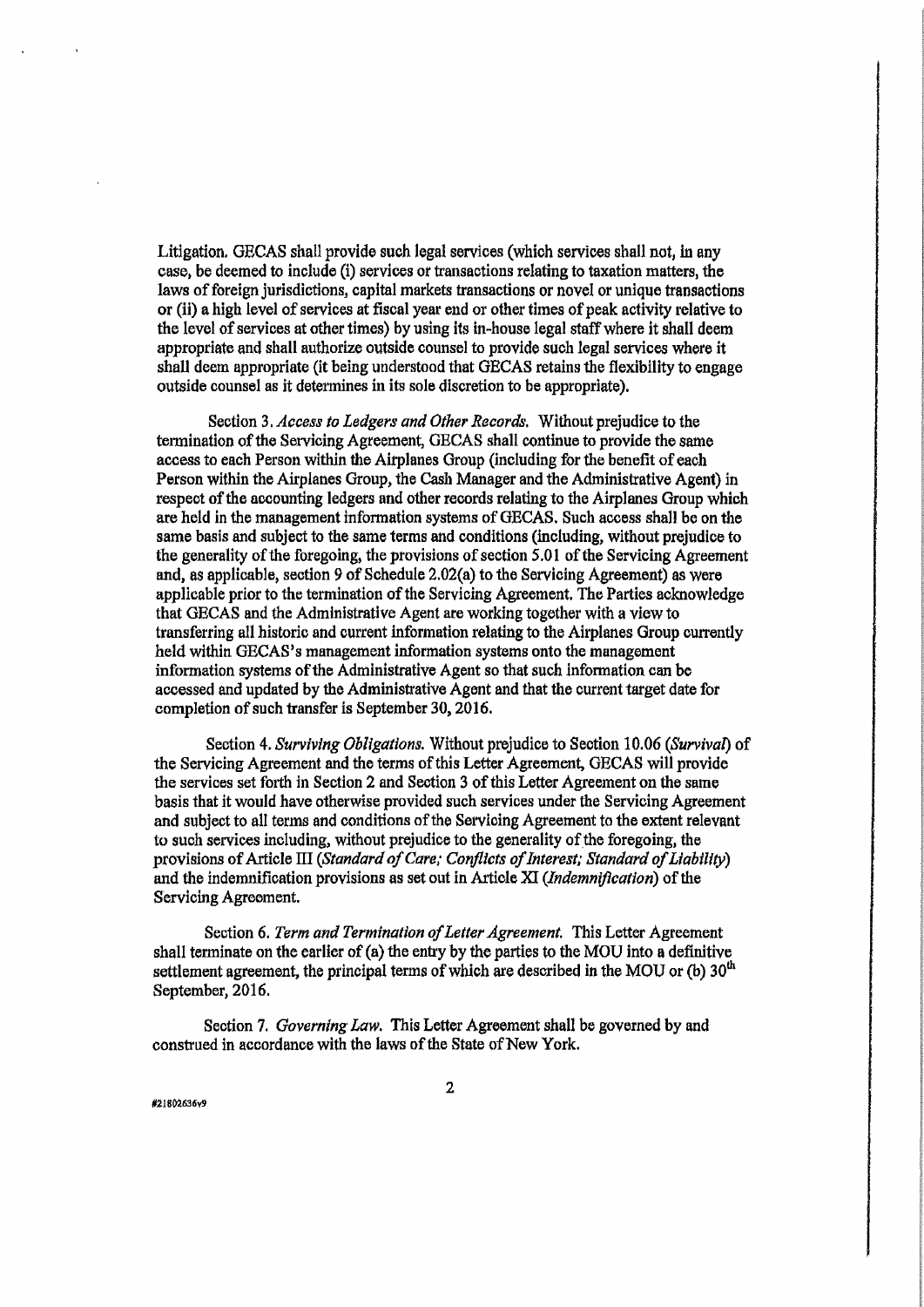Section 8. Counterparts. This Letter Agreement may be signed in any number of counterparts, each of which shall be an original, with the same effect as if the signatures thereto and hereto were upon the same instrument.

Section 9. Effectiveness. This Letter Agreement shall be effective from the date hereof.

[Signature page follows.]

#218o2636v9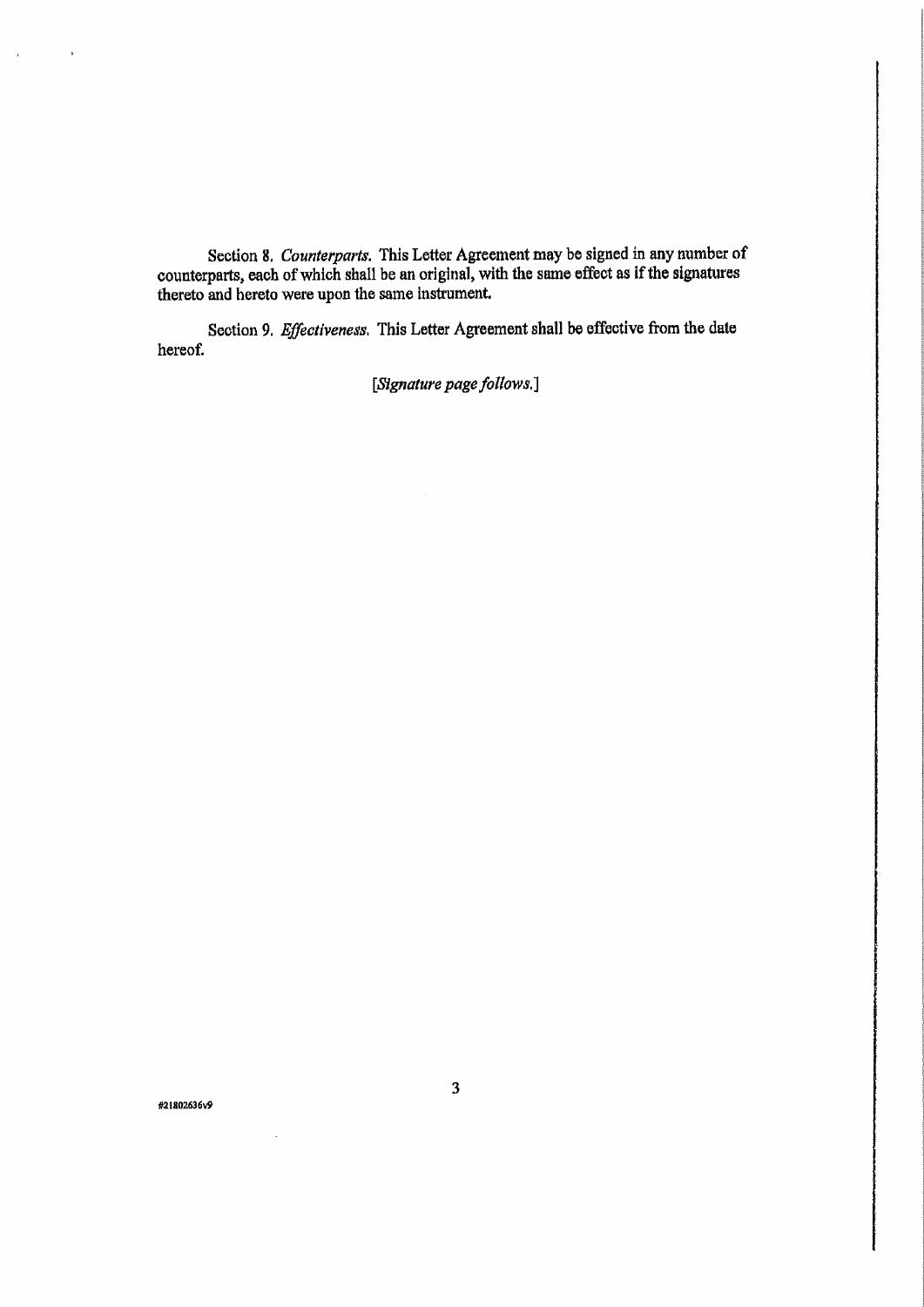IN WITNESS WHEREOF, the Parties hereto have caused this Letter<br>Agreement to be duly executed as of the date first above written.

GE CAPITAL AVIATION SERVICES

**LIMITED**  $By$ 

Name: Title: Declan Hartnett

AIRPLANBS U.S. TRUST

By:

Name: Title:

KZ1802636v9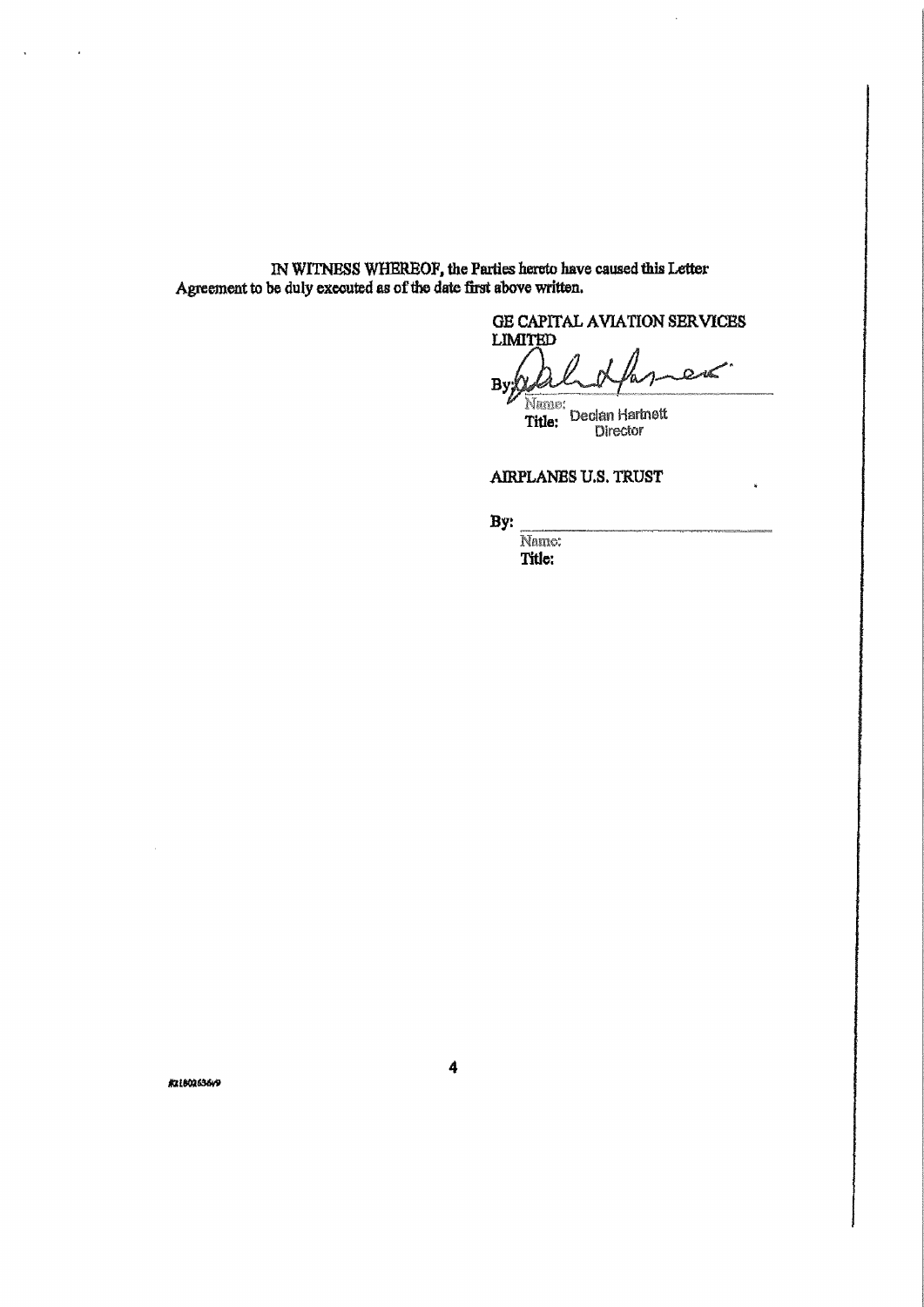IN WITNESS WHEREOF, the Parties hereto have caused this Letter<br>Agreement to be duly executed as of the date first above written.

## **GE CAPITAL AVIATION SERVICES LIMITED**

By:

Name: Title:

AIRPLANES U.S. TRUST

 $-60$  $\mathcal{L}$  $By:$ W Name:<br>Title:

#21802636v9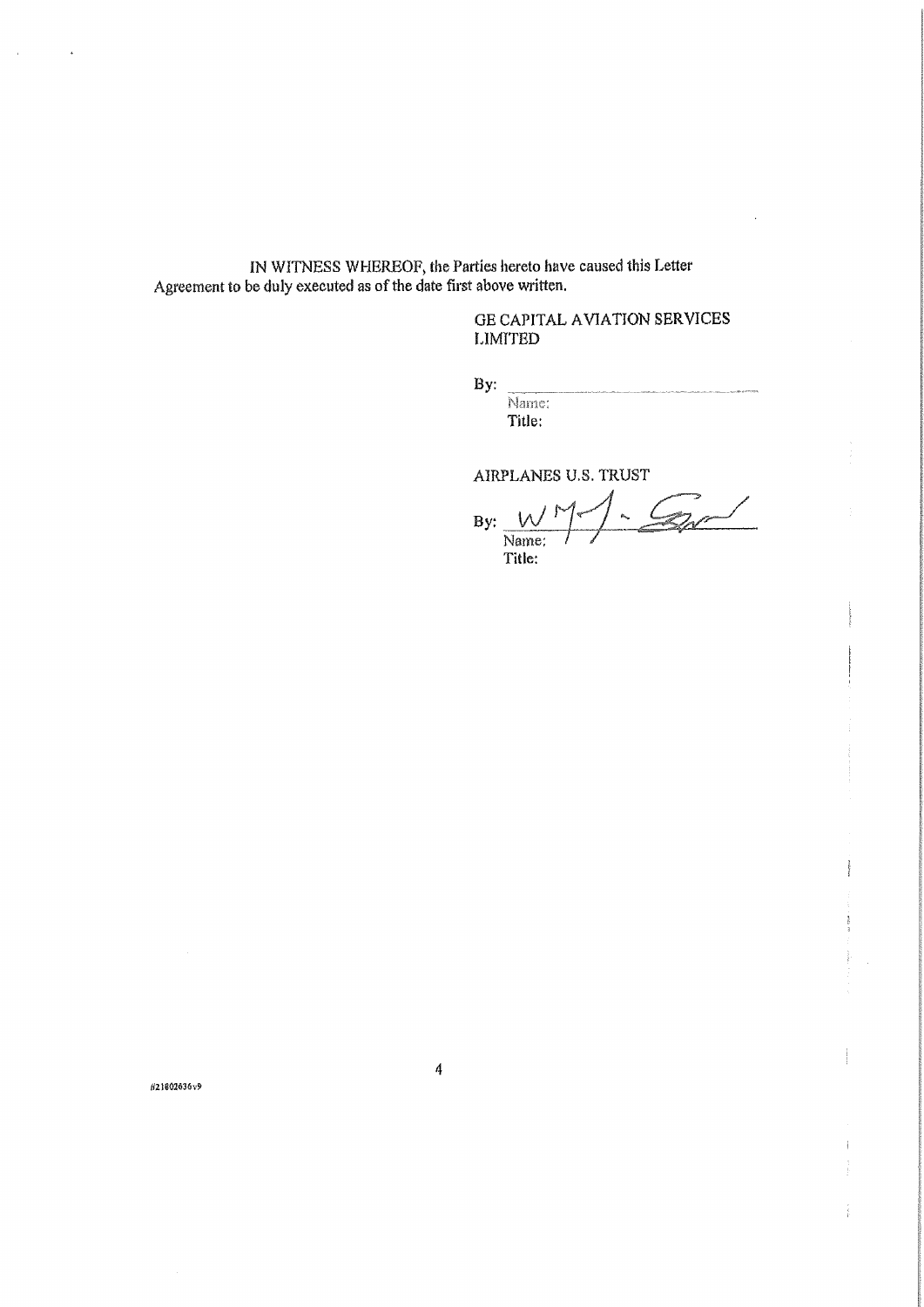# AIRPLANES LIMITED

 $\mathbb{Z}_{d}$  $\vee$  $By:$ Name:<br>Title:

AIRPLANES HOLDINGS LIMITED

 $\mathcal{L}$  $By:$ Name:<br>Title:

AEROUSA, INC.

By: Name: Title:

#21802636v9